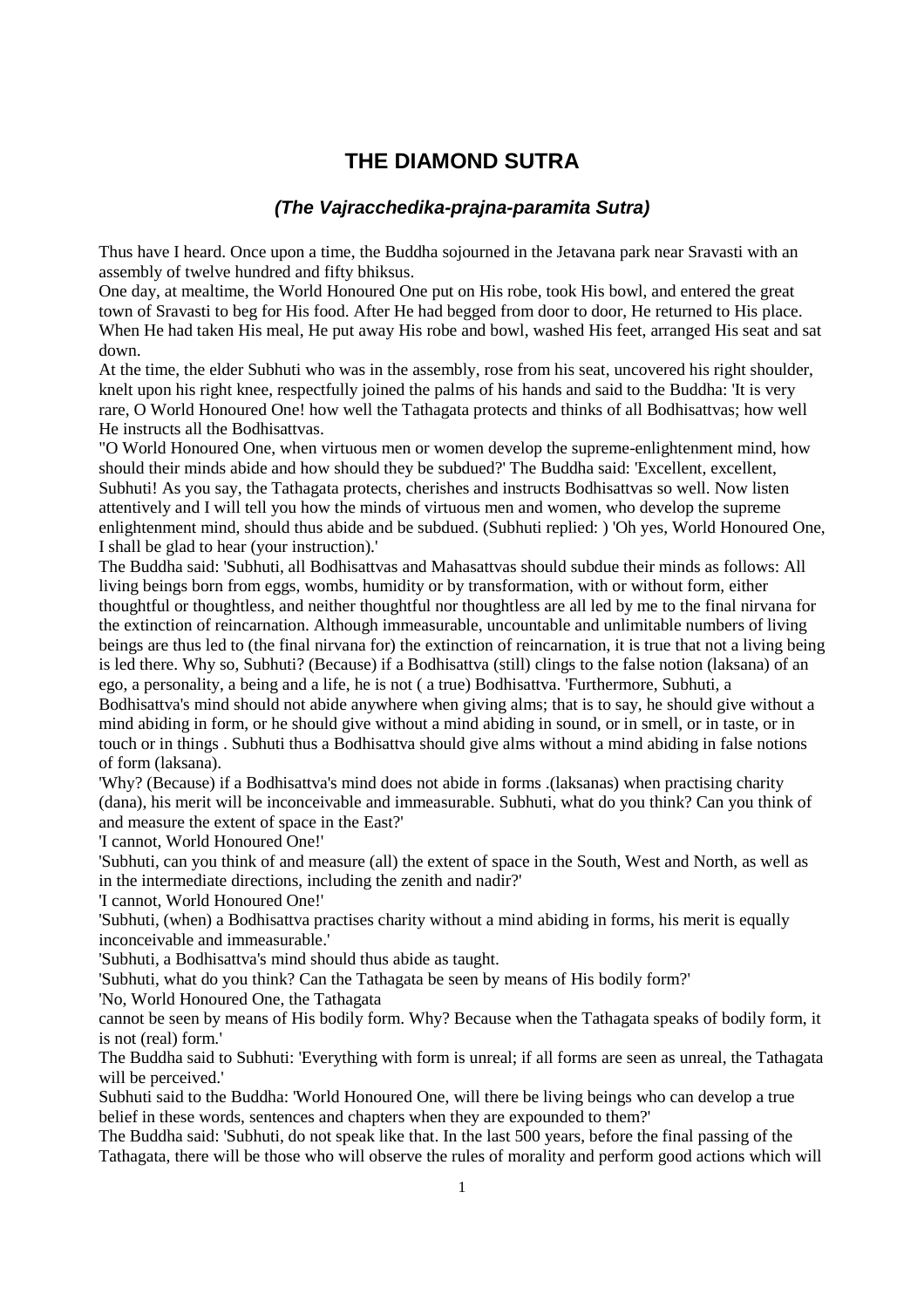result in blessing. These people will be able to develop a faith in these sentences (which they will consider as embodying the Truth. You should know that they will not have planted good roots in just one, two, three, four, or five Buddha lands. They will have planted them in countless thousands and tens of thousands of Buddha lands. Upon hearing these sentences, there will arise in them a single thought of pure faith. Subhuti, the Tathagata knows and sees all; these living beings will thus acquire immeasurable merits Why? (Because) they will have wiped out false notions of an ego, a personality, a being and a life, of Dharma and Not-Dharma. Why? (Because) if their minds grasp form (laksana), they will (still) cling to the notion of an ego, a personality, a being and a life. If their minds grasp the Dharma, they will (still) cling to the notion of an ego, a personality, a being and a life. Why? (Because) if their minds grasp the Not-Dharma, they will (still) cling to the notion of an ego, a personality, a being and a life. Therefore, one should not grasp and hold on to the notion of Dharma as well as that of NotDhama. This is why, the Tathagata always said: "Ye Bhiksus, should know that the Dharma I expound is likened to a raft." Even Dharma should be cast aside; how much more so the NotDharma?

'Subhuti, what do you think? Has the Tathagata (in fact) obtained Supreme Enlightenment (Anubodhi)? Does the Tathagata (in fact) expound the Dharma?'

Subhuti replied: 'As I understand the meaning of the Buddha's teaching, there is no fixed Dharma called Supreme Enlightenment and there is also no fixed Dharma the Tathagata can expound. Why? (Because) the Dharma the Tathagata expounds cannot be clung to and cannot be expressed (in words); it is neither Dharma nor Not-Dharma. Why is this? All Bhadras and Aryas differ on account of the Eternal Asamskrta Dharma.'

'Subhuti' what do you think? If someone filled the Universe with the seven treasures and gave them all as alms, would his merit be great?'

Subhuti replied: 'Very great, World Honoured One. Why? Because this merit is not the nature of merit, the Tathagata says it is great.'

'Subhuti, if on the other hand, someone received and kept even a four line stanza of this sutra and expounded it to others, his merit would surpass that (of the giver of treasures). Why? (Because), Subhuti, all Buddhas and their Supreme-Enlightenment-Dharma originate from this sutra. Subhuti, the so-called Buddhas and Dharmas are not real Buddhas and Dharmas. 'Subhuti, what do you think? Can one who has entered the stream (srota-apanna) have this thought (in his mind): I have obtained the fruit of entering the stream?' Subhuti replied: 'No, World Honoured One. Why? Because srota-apanna means 'entering the stream', but actually there is no entry into either form, sound, smell, taste, touch or dharma. Therefore, he is called srota-apanna.' 'Subhuti, what do you think? Can a Sakrdagamin have this thought (in his mind): I have obtained the fruit of a Sakrdagamin?' Subhuti replied: 'No, World Honoured One. Why? Because Sakrdagamin means  $&\#21052$ ;nce more to come", but actually there is neither coming nor going. Therefore, he is called a Sakrdagamin.' 'Subhuti, what do you think? Can an Anagamin have this thought (in his mind): I have obtained the fruit of an Anagamin?' Subhuti replied: 'No, World Honoured One. Why? Because Anagamin means "no-coming" but actually there is no such a thing as no-coming. Therefore, he is called an Anagamin.' 'Subhuti, what do you think? Can an Arhat have this thought (in his mind): I have obtained the enlightenment of an Arhat?' Subhuti replied: 'No, World Honoured One. Why? Because there is no Dharma which is called Arhatship. World Honoured One, if an Arhat thinks "I have obtained the enlightenment of an Arhat", he will still grasp and hold on to the notion of an ego, a personality, a being and a life. World Honoured One, the Buddha has declared that I have obtained the Passionless Samadhi and that I surpass all men. I am, therefore, the highest passionless Arhat. World Honoured One, I do not think "I am a passionless Arhat" for, World Honoured One, if I had thought "I have attained Arhatship", the World Honoured One would not have said: "Subhuti takes delight in- the calm and quiet, free from temptation and distress." The fact that Subhuti does not act (mentally) is called the calm and quiet in which Subhuti takes delight.'

The Buddha said to Subhuti: 'What do you think.? Did the Tathagata obtain anything from :he Dharma, when in the past He was with Dipamkara Buddha?'

'No, World Honoured One. When the Tathagata was with Dipamkara, He did not obtain anything from the Dharma.'

'Subhuti, what do you think? Do Bodhisattvas adorn Buddha lands (by their moral actions)?' 'No. World Honoured One. Why? Because this is not real adornment; it is (merely) called the adornment of Buddha lands.'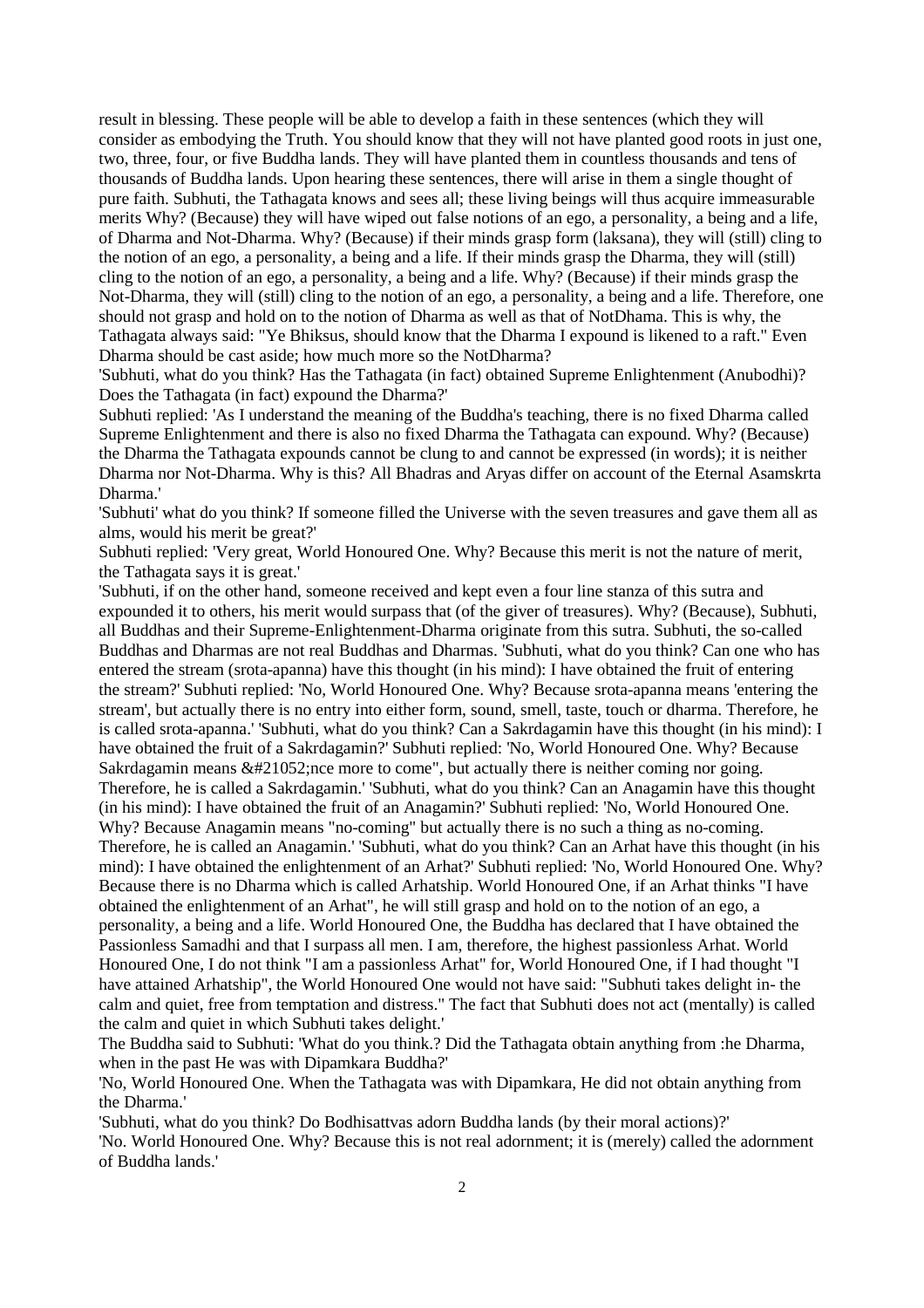'Subhuti, this is why all Bodhisattvas and Mahasattvas should thus develop a pure and clean mind which should not abide in form, sound, smell, taste, touch and dharma. They should develop a mind which does not abide in anything. 'Subhuti, supposing a man has a body as great as mount Sumeru, what do you think? Would such a body be great?' Subhuti replied: 'Very great, World Honoured One. Why? Because the Buddha says it is not the real body but is (merely) called a great body.' 'Subhuti, if there were as many rivers like the Ganges as there are grains of sand in the Ganges, would the total of grains of sand in all these rivers be very great?' Subhuti replied: 'Very great, World Honoured One! These rivers would be innumerable; how much more so would be their sand-grains.' 'Subhuti, I now tell you truly. If a virtuous man or woman filled a number of universes, as great as the number of sand-grains in all these rivers, with the seven treasures, and gave them all away in alms (dana), would his or her merit be great?' Subhuti replied: 'Very great, World Honoured One!'

The Buddha said to Subhuti: 'If a virtuous man or woman receives and holds (in mind) even a four-line stanza of this sutra and expounds it to others, his or her merit will surpass that of the almsgiver. Furthermore, Subhuti, wheresoever this sutra or even one of its four-line stanzas is expounded, you should know that all devas, men and asuras should make their offerings there as if the place was a Buddha stupa or a Buddha temple. How much more so if someone is able to receive, hold (in mind), read and recite the whole sutra! Subhuti, you should know that such a person will achieve the highest and rarest Dhama . Wheresoever this sutra may be found the Buddha and His respected disciples will be there also.' Subhuti then asked the Buddha: 'World Honoured One, what name should be given to this sutra and how should we receive and hold it (in mind)?'

The Buddha said: 'This sutra should be called The Diamond prajna-paramita" under which name you should receive and hold it. Why? Because, Subhuti, the Prajna- paramita as expounded by the Buddha, is not Prajna- paramita but is (merely) so called.'

'Subhuti, what do you think Does the Tathagata expound the Dharma?'

Subhuti said: 'World Honoured One, the Tathagata does not expound anything'

'Subhuti, what do you think? Are there many particles of dust in the universe?'

Subhuti replied: 'Many, World Honoured One!'

'Subhuti, the Tathagata says these particles of dust are not (real), (but) are (merely) called particles of dust. The Tathagata says the universe is not (real), but it is (merely) called the universe.'

'Subhuti, what do you think? Can the Tathagata be perceived by means of His thirty-two physical characteristics ( laksanas )?'

'No, World Honoured One. The Tathagata cannot be perceived by them. Why? Because the Tathagata says they are not real but are (merely) called the thirty-two physical characteristics.'

'Subhuti, if on the one hand, a virtuous man or woman, in giving alms (dana), sacrifices as many lives as there are sand-grains in the Ganges, and on the other hand, someone receives and holds (in mind) even a four-line stanza of this sutra, and expounds it to other, the merit resulting from the latter will be greater.' At that time, after listening to this sutra, Subhuti had understood its profound meaning and was moved to tears. He said to the Buddha: 'How rare, O World Honoured One! The Buddha has expounded such a very profound sutra Since I have acquired the wisdom eye, I have not heard of such a sutra. World Honoured One, if someone after listening to this sutra believes that his mind is clean and pure, he will realise reality. We should know that such a person will achieve the highest and rarest merit.

World Honoured One, this Reality is not Reality but the Tathagata calls it Reality. World Honoured One, as I now listen to this sutra I have no difficulty in believing, understanding, receiving and holding it, but in the last epoch, the last five hundred year period if there be a man who (happens to) listen to this sutra, believes, understands receives and holds it, he will be most rare. Why? Because he will no longer (think in terms of) an ego, a personality, a being and a life. Why? Because the forms of an ego, a personality, a being and a life are not forms. Why? Because when he has rejected all forms he is called a Buddha.' The Buddha said: 'Just so! Subhuti, just so! If on the one hand, there be a man who listens to this sutra and is not filled with alarm, fear, or dread, you should know that such a person is most rare. Why? Because, Subhuti, as the Tathagata says, the first perfection ( paramita) is not so (but) is (merely) called the first perfection (paramita.)

'Subhuti, the Tathagata speaks of the Perfection of Patience (ksanti paramita) which is not but is called the Perfection of Patience. Why? Because, Subhuti, in (a) past (life) when my body was mutilated by Kaliraja, I had at that time no notion of an ego, a personality, a being and a life. Why? Because, in the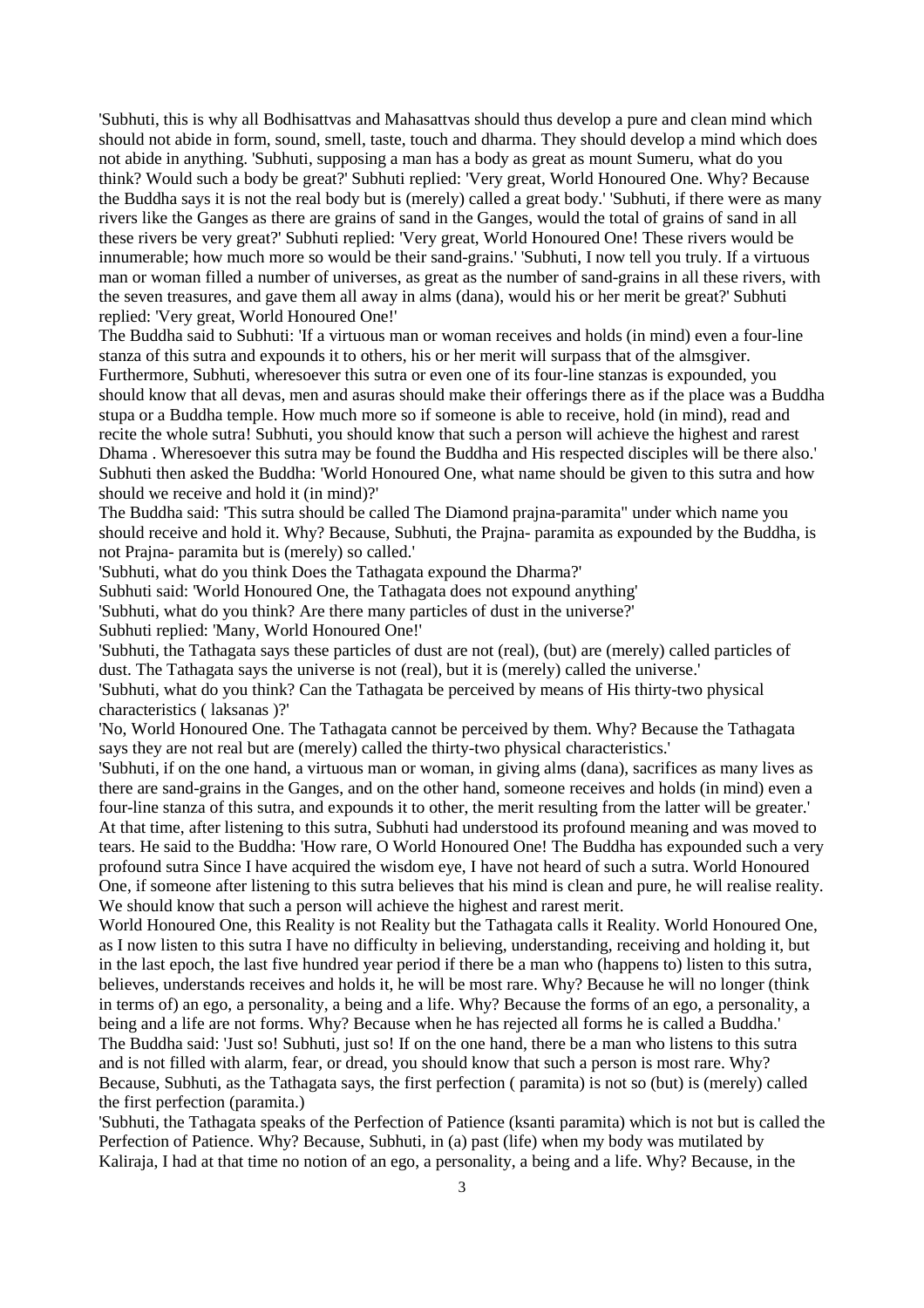past, when my body was dismembered, if I (still) held the conception of an ego, a personality, a being and a life, I would have been stirred by feelings of anger and hatred. Subhuti, I also remember that in the past, during my former five hundred lives, I was a Ksantyrsi and held no conception of an ego, a personality, a being and a life. Therefore, Subhuti, Bodhisattvas should forsake all conceptions of form and resolve to develop the Supreme Enlightenment Mind (Anuttara-samyaksam-bodhi). Their minds should not abide in form, sound, smell, taste, touch and dharma. Their minds should abide nowhere. If minds abide somewhere, it will be in falsehood. This is why the Buddha says that Bodhisattvas' minds should not abide in form when practising charity (dana). Subhuti, all Bodhisattvas should thus make offerings for the welfare of all living beings. The Tathagata speaks of forms which are not forms and of living beings who are not living beings. 'Subhuti, the Tathagatas' words are true and correspond to reality. They are ultimate words, neither deceitful nor heterodox Subhuti, the Dharma the Tathagata has obtained is neither real nor unreal. 'Subhuti, if a Bodhisattva practises charity ( dana ) with a mind abiding in things (dharma), he is like a man entering the darkness where he cannot see anything; (but) if a Bodhisattva practises dana with a mind not abiding in dharma, he is like a man with open eyes, who can see everything in the sunshine.

'Subhuti, in future ages, if a virtuous man or woman is able to receive, hold (in mind), read and recite this sutra, the Tathagata, by means of His Buddha Wisdom, will know and see clearly that such a person will achieve immeasurable and unlimitable merits. Subhuti, if (on the one hand) a virtuous man or woman sacrifices in the practice of charity (dana), as many lives as the sand-grains of the Ganges in the morning, at midday and again in the evening, and continues so doing throughout numberless aeons; and if (on the other hand) a person after listening to this sutra believes in his own mind without (further) contradiction, the latter's merit will surpass that of the former. How much more so if this sutra is written, received, held, read, recited and expounded to others!

'Subhuti, to sum up, the merits resulting from this sutra are inconceivable, inestimable and without limit. The Tathagata expounds it to those initiated into the Mahayana and the Supreme Yana. If they are able to receive, hold (in mind), read and recite it and expound it widely to others, the Tathagata will know and will see that they will achieve inexpressible and inconceivable merits that are without measure or limit. They will bear (responsibility for) the Tathagata's Supreme Enlightenment (Anuttara-

samyak-sambodhi.) Why? Because, Subhuti, those who take delight in the Hinayana and hold the view of an ego, a personality, a being and a life, cannot listen to, receive, hold (in mind), read and recite this sutra and explain it to others.

'Subhuti, wheresoever this sutra may be found, all worlds of devas, men and asuras should make offerings, for you should know that such a place is just a stupa which should be revered, worshipped and circumambulated, with offerings of flowers and incense.

'Furthermore, Subhuti, if a virtuous man or woman receives, holds (in mind), reads and recites this sutra and is despised by others, this person who is bound to suffer from evil destinies in retribution for his past sins, and whose karmic Sins are now eradicated by the others' contempt, will attain Supreme Enlightenment (Anuttarasamyak-sambodhi). 'Subhuti, I remember that in the past countless aeons before the advent of Dipamkara Buddha, I met 84,000 milliards of Buddhas to whom I made offerings and whom I served faultlessly. Now if in the last period (of 500 years) in the Buddha kalpa someone is able to receive, hold (in mind), read and recite this sutra, his merits will far exceed mine which resulted from my offerings made to Buddhas, for mine cannot be reckoned as one hundredth, one thousandth, one ten thousandth or one hundred thousandth part thereof; in fact no computation or comparison is possible. Subhuti, in the last period of the Buddha kalpa, if a virtuous man or woman is able to receive, hold (in mind), read and recite this sutra, my full statement of this person's merits will create derangement, doubt and disbelief in the minds of all listeners. Subhuti, you should know that as the meaning of this sutra is inconceivable, so is the fruit of its reward.'

At the time, Subhuti asked the Buddha: 'World Honoured One, if a virtuous man or woman is determined to develop the Supreme Enlightened Mind, how should his or her mind abide and how should it be subdued?' The Buddha said to Subhuti: 'A virtuous man or woman who is determined to develop the Supreme Enlightened Mind, should thus develop it: I have to lead all living beings to put a stop to (reincarnation) and escape (suffering), and when they have been so led, not one of them in fact stops (reincarnating) or escapes suffering. Why? Because, Subhuti, if a Bodhisattva clings to the notion of an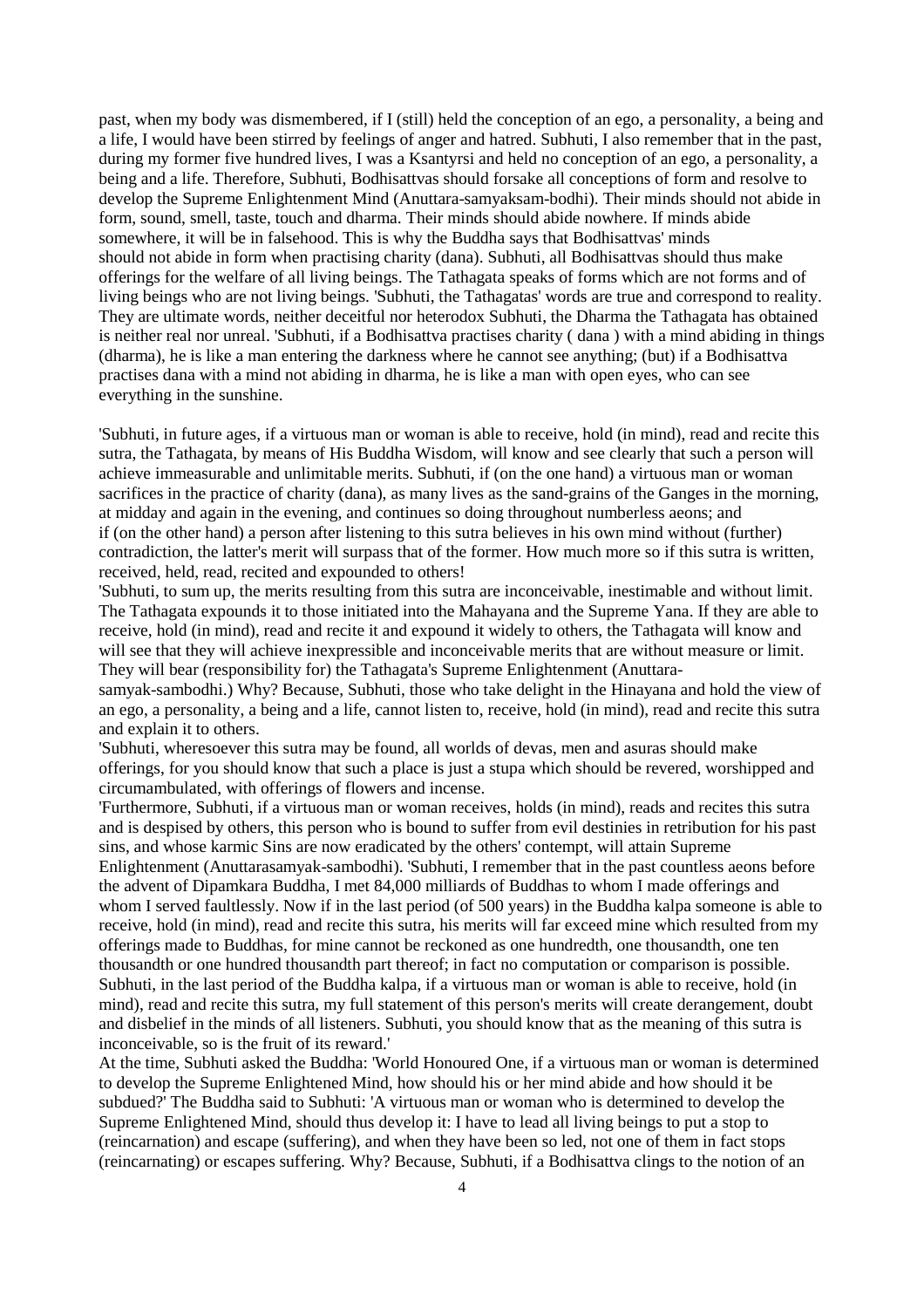ego, a personality, a being and a life, he is not a (true) Bodhisattva. Why? Because, Subhuti, there is not really a Dharma which can develop the Supreme-Enlightenment-Mind.

'Subhuti, what do you think? When the Tathagata was with Dipamkara Buddha, did He have any Dharma by means of which He attained Supreme Enlightenment (Anuttara-samyak-sambodhi)?'

'No, World Honoured One. As I understand the meaning of the Buddha's teaching, when He was with Dipamkara Buddha, He had no Dharma by means of which He attained "Supreme Enlightenment".' The Buddha said: 'Just so! Subhuti, just so!

There was really no Dharma by means of which the Tathagata attained Supreme Enlightenment. Subhuti, if there had been, Dipamkara Buddha would not have predicted: "In your next life, you will be a Buddha named Sakyamuni".

'Why is it? Because "Tathagata" means the suchness of all Dharmas. If someone still says: "The Tathagata obtained Supreme Enlightenment," (I tell you, Subhuti, there is no Dharma by means of which the Buddha did so, (because), Subhuti, that Enlightenment was by itself neither real nor unreal. This is why the Tathagata says that all Dharmas are Buddha's Dharmas Subhuti, these so-called Dharmas are not, but are (expediently), called all Dharmas. Subhuti, supposing there is a man whose body is great. '

Subhuti said: 'World Honoured One, the great body of which the Tathagata speaks is not great, but is (expediently) called a great body.' 'Subhuti, in like manner, if a Bodhisattva says: "I should lead uncountable living beings to put a stop to (reincarnation) and escape (from suffering)", he cannot be called a Bodhisattva. Why? Because there is really no dharma called the Bodhisattva (stage). Therefore, the Buddha says: "Of all dharmas, there is not a single one which possesses an ego, a personality, a being and a life." Subhuti, if a Bodhisattva says: "I should adorn Buddha lands", he cannot be called a Bodhisattva. Why? Because when the Tathagata speaks of such adornment it is not, but is (expediently), called adornment. Subhuti, if a Bodhisattva is thoroughly versed in (the doctrine of) the unreality of ego and of things (dharma), the Tathagata will call him a true Bodhisattva. 'Subhuti, what do you think.? Does the Tathagata possess human eyes?

'Yes, World Honoured One, the Tathagata possesses human eyes.' 'Subhuti, what do you think? Does the Tathagata possess deva eye?'

'Yes, World Honoured One, the Tathagata possesses deva eyes.'

'Subhuti, what do you think? Does the Tathagata possess wisdom eyes?'

'Yes, World Honoured One, the Tathagata possesses wisdom eyes.

'Subhuti, what do you think? Does the Tathagata possess Dharma eyes?

'Yes, World Honoured One. The Tathagata possess Dharma eyes'

'Subhuti, What do you think? Does the Tathagata possess Buddha eyes?'

'Yes, World Honoured One, the Tathagata possesses Buddha eyes.'

'Subhuti, what do you think? Does the Tathagata say that the sand-grains in the Ganges are sand-grains? 'Yes, World Honoured One, the Tathagata

says they are sand-grains'

'Subhuti, what do you think? If there were as many Ganges rivers as sand-grains in the Ganges, and if there were as many Buddha realms as sandgrains of all these Ganges rivers, would there be many world systems.?'

'Many, World Honoured One!'

The Buddha said the living beings in all these world systems have many different minds which are all known to the Tathagata. Why? Because the minds the Tathagata speaks of are not minds, but are (expediently) called minds. And why? Because, Subhuti, neither the past, the present nor the future mind can be found

'Subhuti, what do you think.? If someone filled the universe with the seven treasures and gave all away in his practice of dana, would this (good) cause enable the giver to gain a great merit?' 'Yes, World

Honoured One, because of this (good) cause the giver would gain a great merit.' 'Subhuti, if the merit was real, the Tathagata would not say it was great. He says so because there is no merit. 'Subhuti, what do you think? Can the Buddha be perceived by His completely perfect physical body (rupa-kaya)?'

'No, World Honoured One, the Tathagata should not be so perceived. Why? Because the Buddha says the completely perfect rupa-kaya is not, but is called the completely perfect rupakaya.' 'Subhuti' what do you think? Can the Tathagata be perceived by His completely perfect forms?,

'No, World Honoured One, the Tathagata should not be so perceived, because the Tathagata says the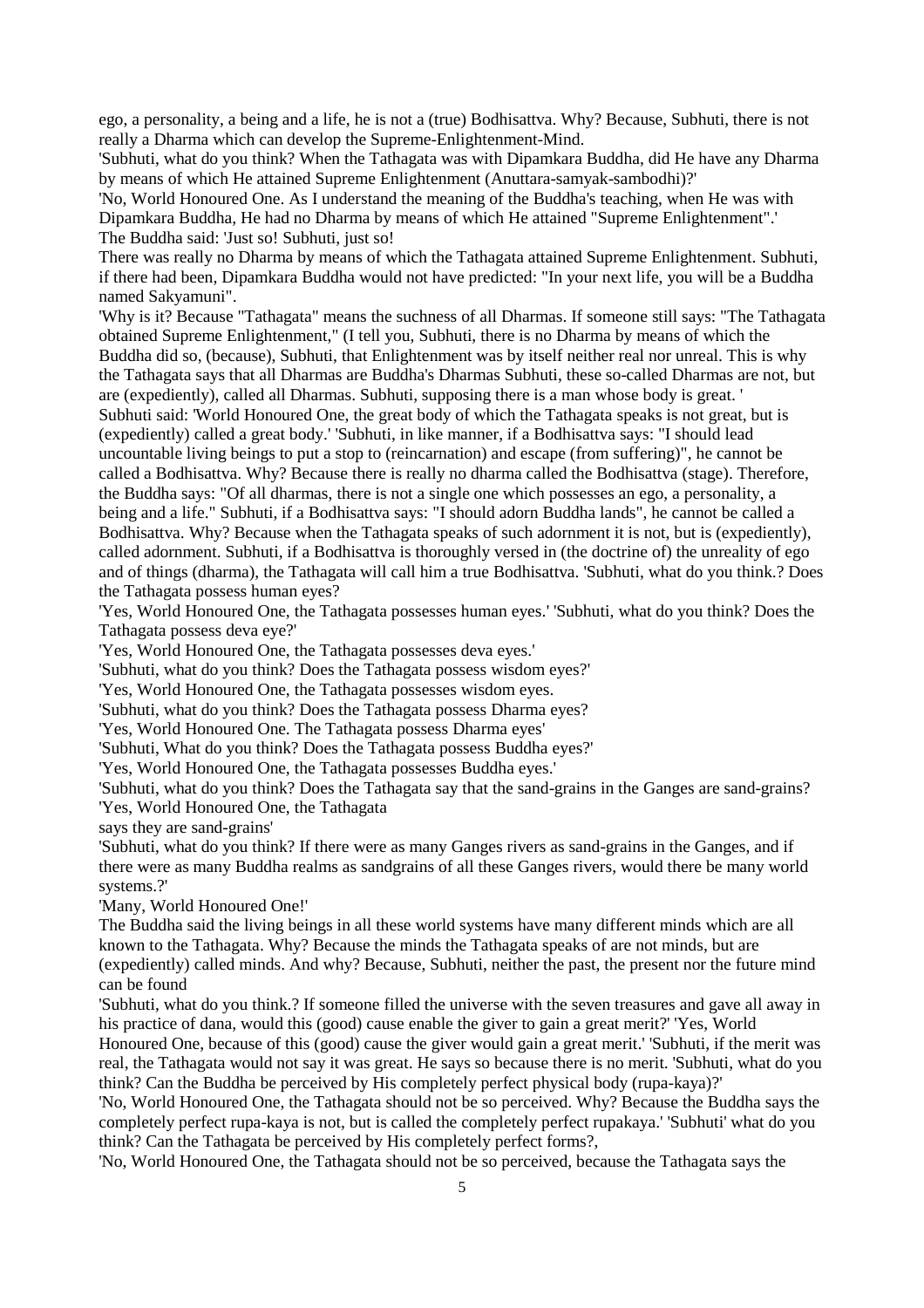completely perfect forms are not, but are called completely perfect forms.' 'Subhuti, do not say that the Tathagata thinks: "I must expound the Dharma". Do not have such a thought. Why? Because if someone says so, he will really slander the Buddha and be unable to understand my teaching. Subhuti, when (the 'Tathagata) expounds the Dharma, there is really no Dharma to teach: but this is (expediently) called teaching the Dharma.'

Then the wise Subhuti said to the Buddha:

'World Honoured One, will there be in future ages living beings who will believe this Dharma when they hear it?'

The Buddha said: 'Subhuti, the living beings (you just mentioned) are neither living nor not living beings. Why? Because, Subhuti, the Tathagata says these living beings are not (really), but they are (expediently), called living beings.'

Subhuti said to the Buddha: 'World Honoured One, does your (own) attainment of Supreme

Enlightenment (Anuttara-samyak-sambodhi) mean that you have not gained anything whatsoever?' The Buddha replied: 'Just so, Subhuti, just so, I have not gained even the least Dharma from Supreme enlightenment, and this is called Supreme Enlightenment. Furthermore, Subhuti, this Dharma is universal and impartial; wherefore it is called Supreme Enlightenment. The practice of all good virtues (Dharmas), free from attachment to an ego, a personality, a being and a life, will result in the attainment of Supreme Enlightenment. Subhuti. the so-called good virtues (Dharmas), the Tathagata says, are not good, but are (expediently) called good virtues. 'Subhuti, if (on the one hand) a man, in his practice of charity (dana) gives away the seven treasures piled up in a heap as great as all the Mounts Sumeru in the Universe put together, and (on the other hand) another man receives, holds (in mind) reads and recites even a four-line stanza of this Prajna-paramita Sutra, and expounds it to others, the merit resulting from the former's dana will not be worth one-hundredth, one-thousandth, one-ten-thousandth and one-hundred thousandth part of that obtained by the latter, as no conceivable comparison can be made between the two. 'Subhuti, what do you think? You should not say the Tathagata has this thought (in His mind): "I should liberate living beings." Subhuti, you should not think so. Why? Because there are really no living beings whom the Tathagata can liberate. If there were, the Tathagata would hold (the concept of) an ego, a personality, a being and a life. Subhuti, (when) the Tathagata speaks of an ego, there is in reality no ego, although common men think so. Subhuti, the Tathagata says common men are not, but are (expediently) called, common men. 'Subhuti, what do you think? Can the Tathagata be recognised by His thirty-two physical characteristics?'

Subhuti replied: 'Yes, yes, He can.' The Buddha said: 'Subhuti, if the Tathagata can be recognised by His thirty-two physical characteristics, a world ruler (cakravarti) would be the Tathagata.' Subhuti said to the Buddha: 'World Honoured One, as I understand your teaching, the Tathagata cannot be recognised by His thirty-two physical characteristics.

Thereupon, the World Honoured One recited the following gatha:

' He who sees me by outward appearance (And) seeks me in sound, Treads the heterodox path (And) cannot perceive the Tathagata.

'Subhuti, if you have ( in your mind) this thought: "The Tathagata does not rely on His possession of characteristics to obtain supreme Enlightenment," Subhuti, banish that thought. Subhuti, if you think it while developing the Perfect Enlightenment Mind, you will advocate the annihilation of all Dharmas. Do not have such a thought. Why? Because one who develops the Supreme Enlightenment Mind, does not advocate the annihilation (of things).

'Subhuti, if (on the one hand) a Bodhisattva gave in his practice of dana, all the seven treasures in quantities sufficient to fill worlds as many as sand-grains in the Ganges, and (on the other hand) another man comprehended that all dharmas were egoless and thereby achieved perfection of patience (ksanti), the latter's merit would surpass that of the former. Why? Because, Subhuti, all Bodhisattvas do not receive reward for their merits.'

Subhuti asked the Buddha: 'World Honoured One, why do Bodhisattvas not receive reward for their merits?' 'Subhuti, Bodhisattvas should have no longing and no attachment when they practise meritorious virtues; therefore, they do not receive a reward.

'Subhuti, if someone says the Tathagata comes or goes, sits or lies, he does not understand what I mean.